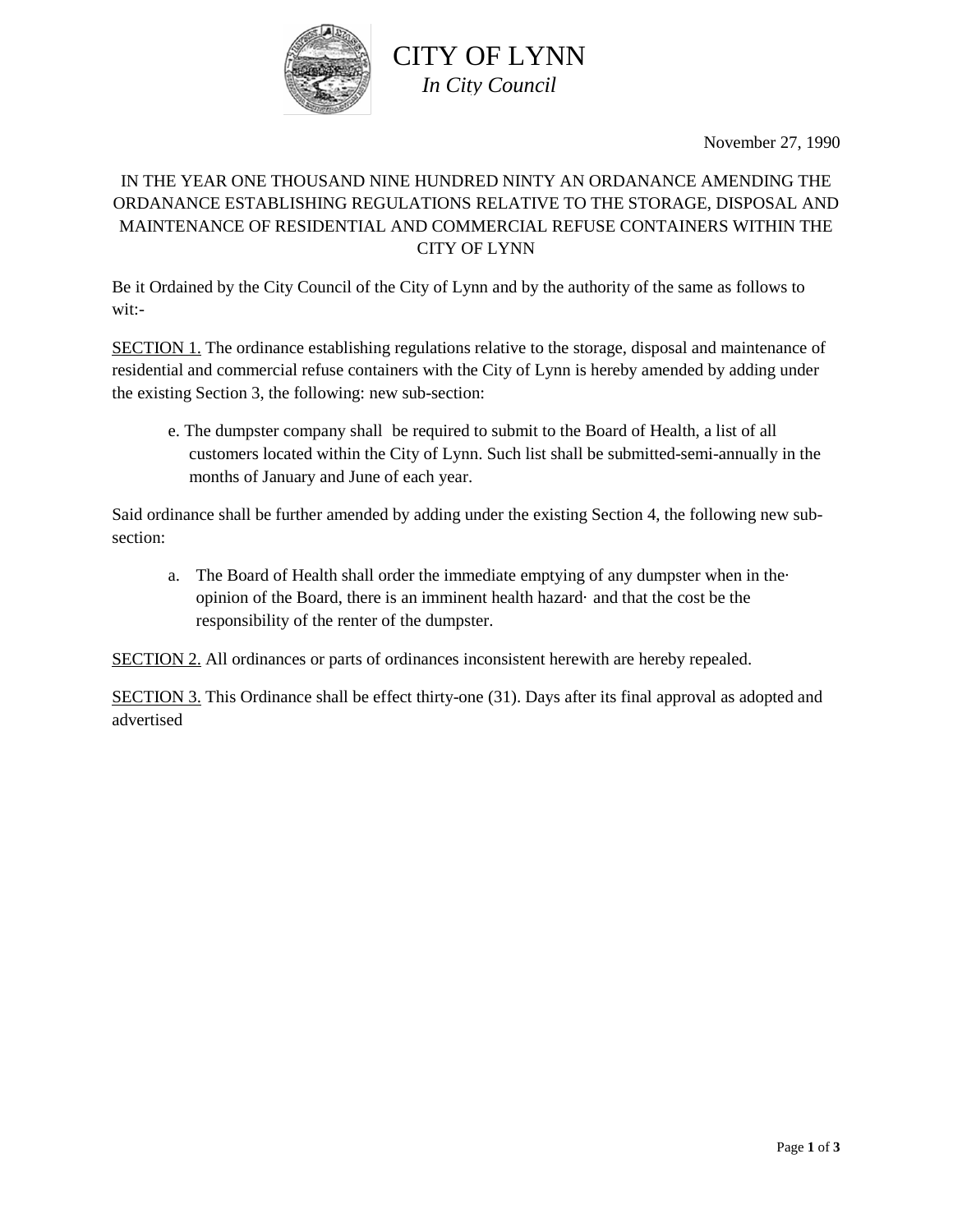

## IN THE YEAR ONE THOUSAND HUNDRED EIGHTY EIGHT AN ORDINANCE ESTABLISHING REGULATIONS RELATIVE TO THE STORAGE, DISPOSAL, AND MAINTENANCE OF RESIDENTIAL AND COMMERCIAL REFUSE CONTAINERS WITHIN THE CITY OF LYNN

Be it Ordained by the City Council of the City of Lynn and by the authority of the same as follows, to wit:-

SECTION 1. An ordnance establishing regulations relative to the garbage, disposal and maintenance of residential and commercial refuse containers in the City of Lynn is hereby established and said ordinance shall provide as follows:

## DEFINITIONS

- a. Dumpster Each individual refuse container
- b. Owner Firm of corporation holding title to each individual dumpster
- c. Rentor The individual, firm, trust or corporation, etc.

## SECTION 2. PERMIT REQUIRED

No dumpster shall be placed out any private property without a permit issued to the rentor by the Board of Health. Such permit shall be issued upon application to the Board of Health and shall be renewed on January  $1<sup>st</sup>$  of each year.

## SECTION 3. MAINTENANCE OF STRUCTURAL ELEMENTS BY OWNER

- a. All dumpsters shall have affixed in clear, legible print, the name of the firm or corporation and the telephone number of said or corporation on each individual dumpster.
- b. All dumpsters shall be painted free from discoloration from oxidation.
- c. Covers or lids on all dumpsters shall be in proper working condition
- d. All dumpster drainage openings shall remain plugged at all times.

## SECTION 4. MAINTENANCE OF DUMPSTERS BY RENTORS

- a. All areas surrounding dumpster shall be kept clean and litter free.
- b. All dumpsters shall be maintained clean and free from offensive odors.
- c. All dumpsters shall be enclosed at all times when not in use.
- d. When deemed necessary by the authority all dumpsters shall be kept locked at all times.
- e. At no time shall any dumpster cause a nuisance resulting from the overflow of the contents.
- f. When deemed necessary by the authority, rentors may be ordered to enclose each individual dumpster by a wall, fence or other means so constructed as to be inaccessible to the general public. Such enclosures shall be equipped with a self-latching and lockable gate or an equivalent